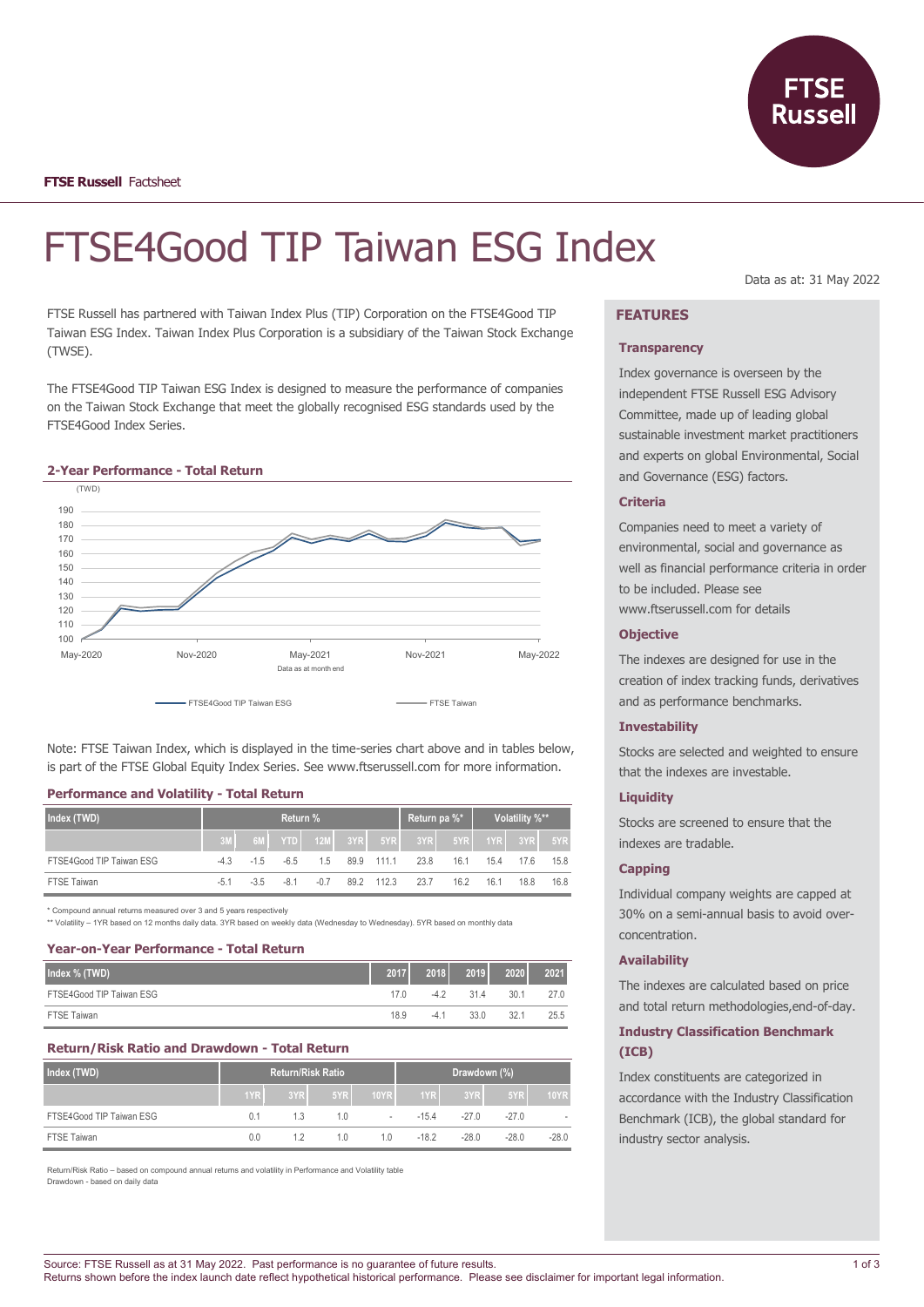## **Top 10 Constituents**

| <b>Constituent</b>                 | <b>ICB Sector</b>                           | Net MCap (TWDm) | Wgt % |
|------------------------------------|---------------------------------------------|-----------------|-------|
| Taiwan Semiconductor Manufacturing | Technology Hardware and Equipment           | 8,742,203       | 29.15 |
| Hon Hai Precision Industry         | Technology Hardware and Equipment           | 1.750.824       | 5.84  |
| MediaTek                           | Technology Hardware and Equipment           | 1.738.631       | 5.80  |
| <b>United Microelectronics</b>     | Technology Hardware and Equipment           | 777.590         | 2.59  |
| Delta Electronics                  | Technology Hardware and Equipment           | 677.396         | 2.26  |
| <b>CTBC Financial Holding</b>      | <b>Banks</b>                                | 639,554         | 2.13  |
| Chunghwa Telecom                   | <b>Telecommunications Service Providers</b> | 627.156         | 2.09  |
| Nan Ya Plastics                    | Chemicals                                   | 625.316         | 2.08  |
| Cathay Financial Holding           | Life Insurance                              | 597.598         | 1.99  |
| <b>Fubon Financial Holdings</b>    | Life Insurance                              | 584.425         | 1.95  |
| <b>Totals</b>                      |                                             | 16,760,693      | 55.88 |

## **ICB Supersector Breakdown**

| <b>ICB Code</b> | <b>ICB Supersector</b>                | No. of Cons    | Net MCap (TWDm) | Wgt %  |
|-----------------|---------------------------------------|----------------|-----------------|--------|
| 1010            | Technology                            | 29             | 17,734,555      | 59.13  |
| 1510            | Telecommunications                    | 4              | 1,181,923       | 3.94   |
| 3010            | <b>Banks</b>                          | 11             | 3,483,792       | 11.61  |
| 3020            | <b>Financial Services</b>             | $\overline{4}$ | 1,132,081       | 3.77   |
| 3030            | Insurance                             | 3              | 1,335,641       | 4.45   |
| 4010            | Automobiles and Parts                 | 4              | 144,553         | 0.48   |
| 4020            | <b>Consumer Products and Services</b> | $\overline{2}$ | 216,659         | 0.72   |
| 4050            | <b>Travel and Leisure</b>             |                | 95,999          | 0.32   |
| 4510            | Food Beverage and Tobacco             | 1              | 419,517         | 1.40   |
| 4520            | Personal Care Drug and Grocery Stores | 1              | 200,783         | 0.67   |
| 5010            | <b>Construction and Materials</b>     | $\overline{2}$ | 440,098         | 1.47   |
| 5020            | <b>Industrial Goods and Services</b>  | 10             | 1,461,030       | 4.87   |
| 5510            | <b>Basic Resources</b>                | 4              | 874,174         | 2.91   |
| 5520            | Chemicals                             | 4              | 1,102,606       | 3.68   |
| 6010            | Energy                                | 1              | 171,547         | 0.57   |
| <b>Totals</b>   |                                       | 81             | 29,994,958      | 100.00 |

# **Index Characteristics**

| <b>Attributes</b>                 | <b>FTSE4Good TIP Taiwan ESG</b> | <b>FTSE Taiwan</b> |
|-----------------------------------|---------------------------------|--------------------|
| Number of constituents            | 81                              | 114                |
| Net MCap (TWDm)                   | 29,994,958                      | 33,377,018         |
| Dividend Yield %                  | 3.01                            | 2.73               |
| Constituent Sizes (Net MCap TWDm) |                                 |                    |
| Average                           | 370.308                         | 292,781            |
| Largest                           | 8,742,203                       | 13,439,198         |
| Smallest                          | 7,322                           | 5,636              |
| Median                            | 164,510                         | 118,632            |
| Weight of Largest Constituent (%) | 29.15                           | 40.26              |
| Top 10 Holdings (% Index MCap)    | 55.88                           | 58.94              |

# **INFORMATION**

## **Index Universe**

FTSE Taiwan Index

**Index Launch**

18 December 2017

## **Base Date**

16 June 2017

**Base Value**

5000

**Investability Screen**

Actual free float applied and liquidity screened.

## **Index Calculation**

End-of-day indices available.

**End-of-Day Distribution**

Via FTP and email.

# **Currency**

TWD, USD.

**Review Dates**

Semi-annually in June and December.